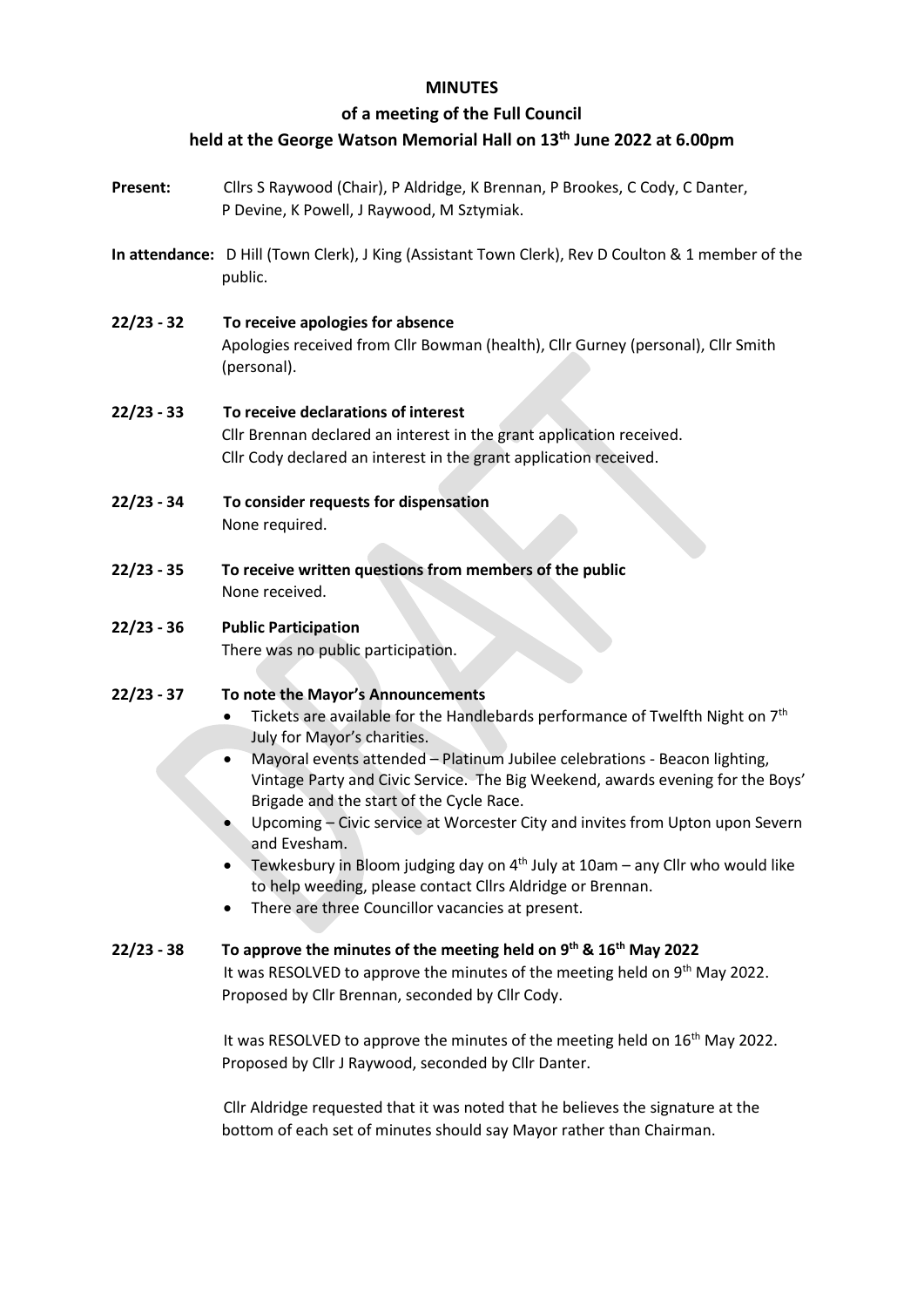#### **22/23 - 39 Matters arising from the minutes – for information only**

21/22-120 – Bar working group – Town Clerk is organising for independent auditor to meet with bar working group.

21/22-147 –Cycle storage and Riverside Walk signs – **Action:** Cllr Cody to follow up.

22/23-10 Incorrect net expenditure figure for Severn Ham in the accounts – Issue resolved and complete.

22/23-11 Bus shelter cleaning – Assistant Town Clerk advised Cllrs when they had been completed and any issues were reported back – complete.

22/23-13 Site visit to the Mythe with Gloucestershire Wildlife Trust – has been organised for 19th July at 4pm.

22/23-23 Media Policy – on the agenda for this meeting.

**22/23 - 40 To note the following Committee Minutes: Buildings & Moorings – 13th April 2022, Planning – 6th & 20th April 2022, Finance – 4th April 2022, Staffing – 25th April 2022** The above minutes were noted.

> Cllrs were reminded that these items were just for noting and queries should be raised with the committees. All Cllrs are also welcome to attend all committee meetings if they are interested.

# **22/23 - 41 To receive the finance reports for April 2022 and earmarked reserves report** The reports were received.

A query was raised regarding whether the precept figure had been included in the finance committee number. **Action:** Town Clerk to investigate.

- **22/23 - 42 To receive the payments report for April 2022** The reports were received.
- **22/23 - 43 To receive the financial reports and bank reconciliations for the Town Council for the year ending 31st March 2022** The reports were received.
- **22/23 - 44 To approve the Balance Sheet and Income & Expenditure Account for 31st March 2022**

A Cllr asked about the stock figure and the report from the independent auditor. The Town Clerk advised that she is setting up a meeting for the bar working group with the independent auditor and that the stock figure was taken from the work done by the independent auditor.

It was RESOLVED to approve the Balance Sheet and Income and Expenditure Account for 31st March 2022. Proposed by Cllr J Raywood, seconded by Cllr Brennan.

# **22/23 - 45 To consider and approve the Annual Governance Statement 2021-22**

The Town Clerk advised that the answers on the Annual Governance Statement had been agreed with the internal auditor. The internal auditor is appointed by the